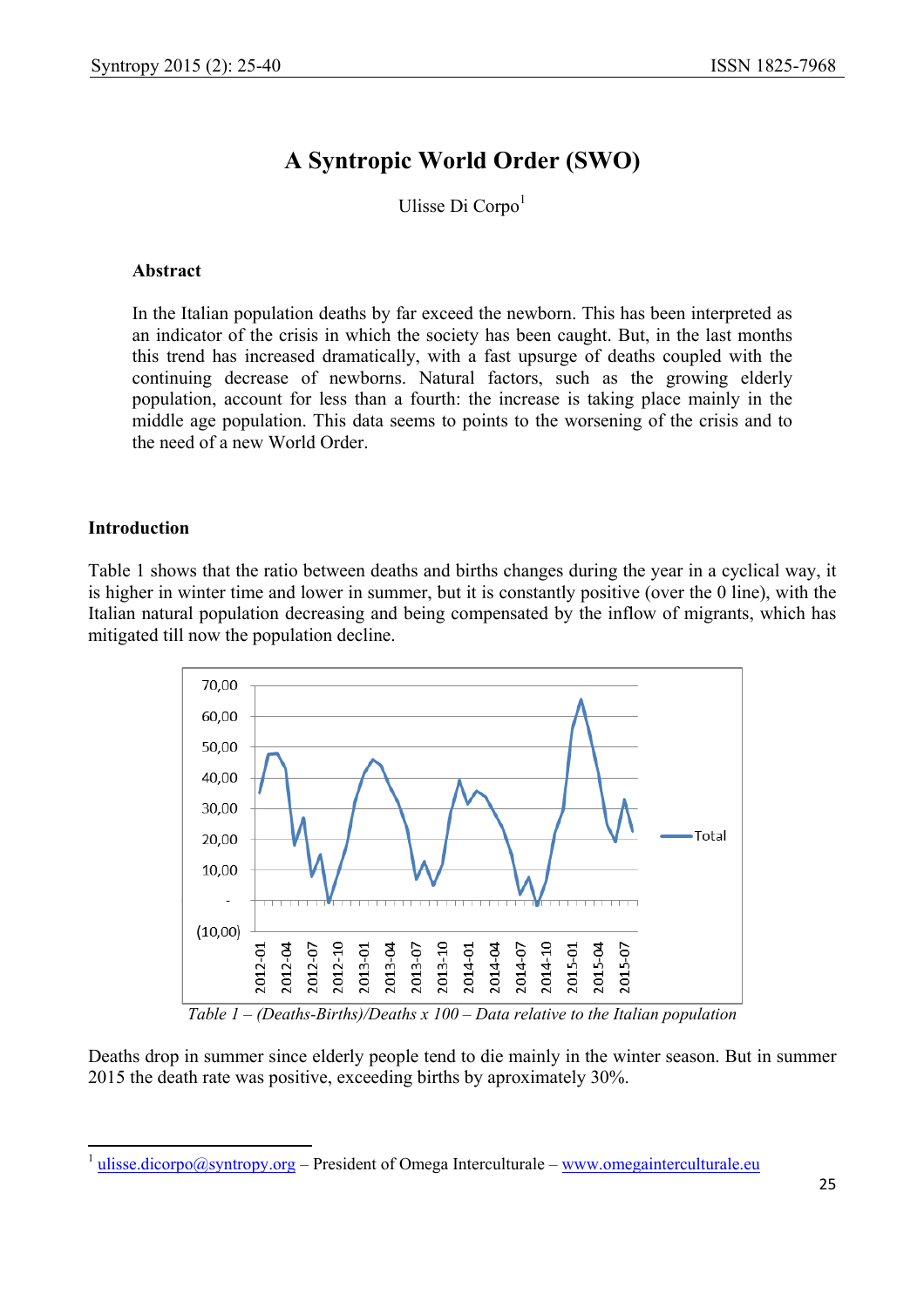Table 2 shows that the comparison between the deaths of a specific month with the deaths of the same month of the previous year is usually stable, with minor fluctuations around the base line (the 0 line). Nevertheless, in the last year a sudden surge in the number of deaths has taken place, leading to a dramatic increase in the number of deaths, with a 25% peak in the female population in July 2015.

What is happening?



Is the World Order which has been at work since the end of the Second World War now dysfunctional?

# **The Entropic World Order (EWO)**

The World Order was agreed during the first three weeks of July 1944 when delegates from the 44 countries that were winning the war gathered at the Mount Washington Hotel in Bretton Woods (New Hampshire, USA). The British economist John Maynard Keynes proposed the establishment of an international currency that would be emitted by an international organization with the power to print money, and used by all member States as the reserve currency. However the U.S. delegation made clear reference to the military superiority of the U.S. and the outcome was to give the U.S. dollar (USD) the role of the international currency and reserve currency with a fixed value relative to gold at a price of 35 USD per ounce. The legal tender status of national currencies was based on fixed exchange rates with the USD, which was attached to gold. Any country could always ask the Federal Reserve Bank to exchange USD for gold. In 1960 the United States had 15,822 tons of gold which had fallen to 9,839 in 1968. In 1971, during the first presidency of Richard Nixon, U.S. gold reserves amounted to one third of American foreign debts, whereas the requests of conversion of USD to gold had become a loud and uncontrollable chorus. Coverage of gold had declined to 22% when Nixon took an unilateral decision and put an end to the Bretton Woods agreements. On 15 August 1971 he announced the unilateral cancellation of the convertibility of USD to gold. The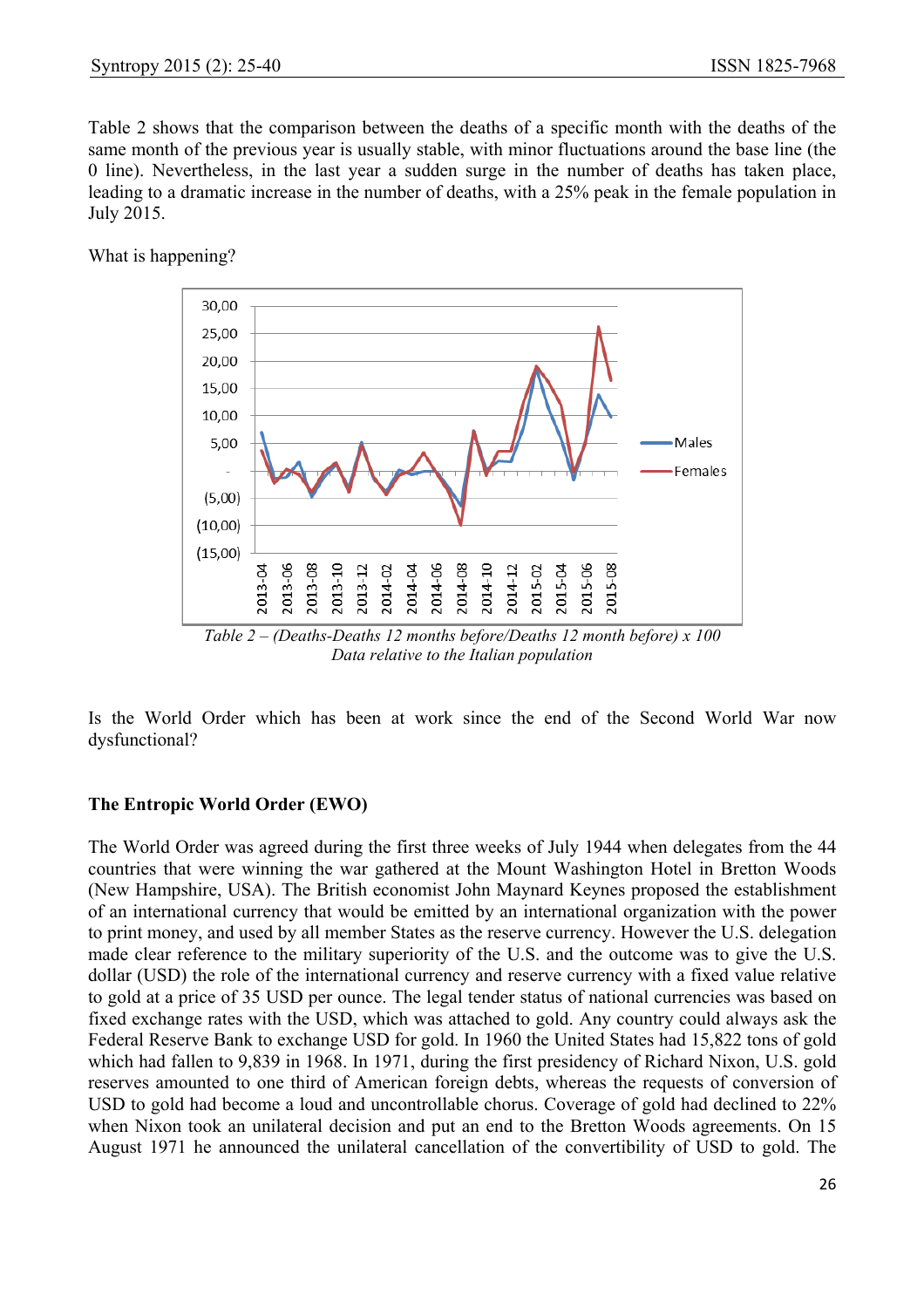USD was no longer guaranteed by gold and the gold exchange standard was changed to a petrol standard based on the fact that oil sales were denominated in USD. The term petrodollar was coined and Nixon started an international policy which required all countries to use only USD for the purchase and sale of crude oil. This was formalized in an agreement between the administration of the United States and the Saudi regime in 1974. Under this agreement, Saudi Arabia approved to sell its oil exclusively in USD and buy Treasury bonds (T-bonds) with the surplus funds of its oil, about 70 percent. The agreement with the Saudis was soon extended to all the other countries which exported oil. The petrodollars tied the international community inextricably to the USD.

But do we really know what money is?

With the formation of States, coins were created as a means for the sale of goods and services, as well as for the payment of taxes. The first coins were usually metal and were minted in large quantities. In modern economies coins have been accompanied by paper money, which is easier and cheaper to produce and use. Paper money, or banknotes, were introduced for the first time in 806 AD in China. People who had precious metals deposited them with specialized operators (banks) for their preservation and protection from thieves and paper notes (i.e. banknotes) were provided as a document. Banknotes could be transferred to another person to collect these precious metals, even from another specialized operator. The service of preservation and protection had a price which was paid as an interest, a fee, applied to banknotes. In the 19<sup>th</sup> century the English Government started to deposit gold in exchange of banknotes. This gave birth to the first private Central Banks institutions. Private Central Banks emit bancknotes at a cost, an interest. At Bretton Woods John Maynard Keynes proposed to establish an international currency that would be emitted by a "public" international organization with the power to print money, and used by all member States as the reserve currency. The idea was opposed by the U.S. and the emitting system remained private. USD banknotes are "Federal Reserve Notes" (i.e. private, at an interest) and not "Treasury Notes" (public, with no interest).



On 4 June 1963 John F. Kennedy's Executive Order 11110 allowed the Treasury of the United States to start emitting banknotes, which were backed by Silver (Federal Reserve notes were backed by gold) with the intention to graudally shift the power of emitting money from private central banks to public institutions (the Treasury).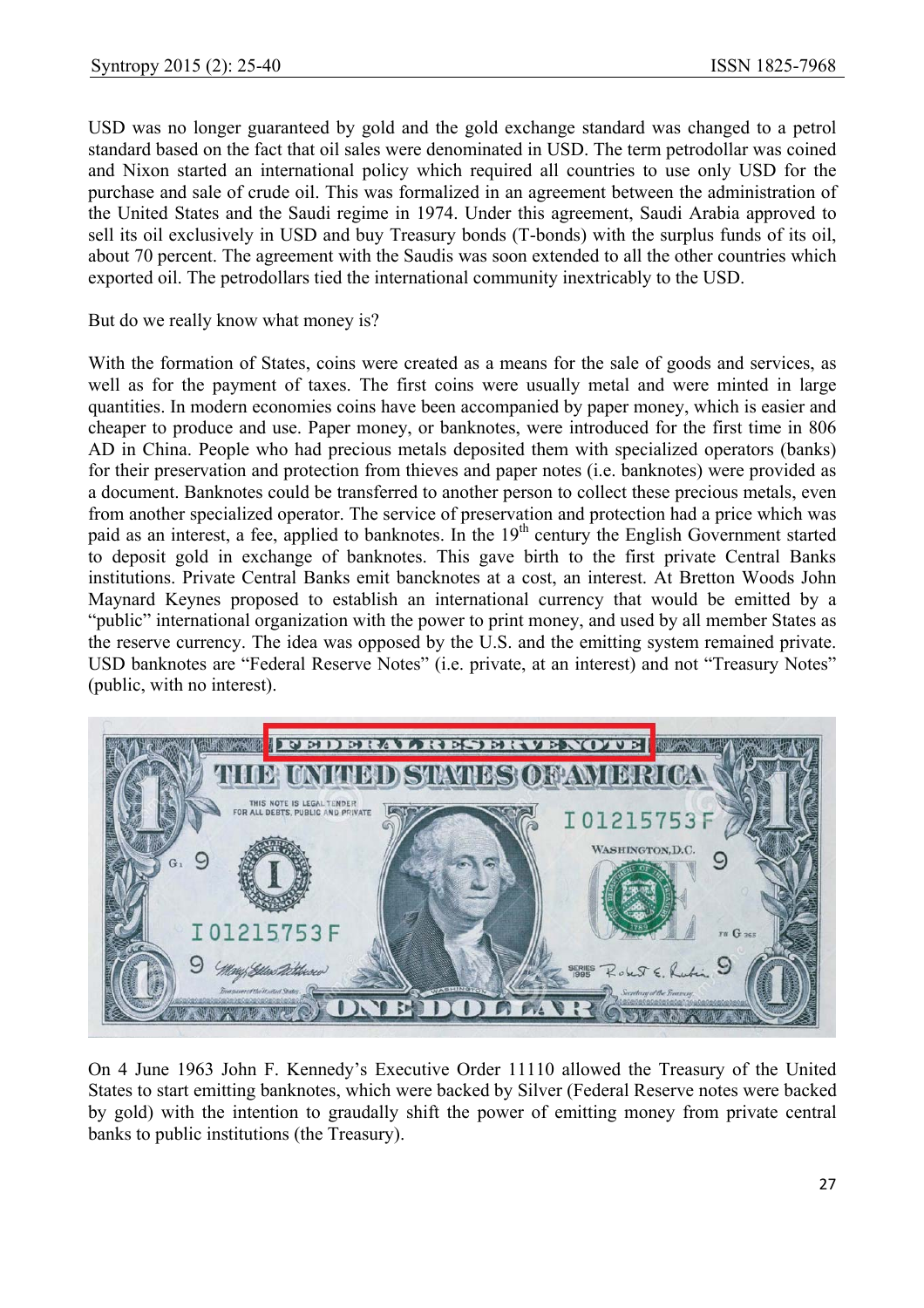

Immediately after the death of Kennedy the silver-certificate banknotes were withdrawn and private Central Banks continued to be the only institutions allowed to emit banknotes. Private Central Banks gain on interests and by indebting States and Governmental institutions. Tax money is used to pay these interests and through this system the wealth of people and of nations is drained. In order to indebt States and institutions corrupt and incompetent politicians are needed in key positions and this is obatined using representative democracy.

With the 1973 collapse of the gold-standard private Central Banks had lost their raison d'etre, and Treasuries should have replaced them shifting the system from private to public money, with no interests applied on it. This did not happen and crises and wars have been the outcome.

This system is strictly entangled to:

*Social Darwinism*. Thomas Robert Malthus (1766-1834) in *An Essay on the Principle of Population*, published in 1798, stated that every twenty-five years the population grows according to a geometrical ratio (1, 2, 4, 8, 16, 32, 64, 128, 256 ... ), while the amount of food available grows according to an arithmetical ratio (1, 2, 3, 4, 5, 6, 7, 8, 9 ...); therefore, while the population doubles, food resources show a much more modest increase. Consequently, Malthus predicted that in 300 years, the proportion between population and food resources would be 4,096 to 13 and food resources would not be sufficient for the needs of the population. Malthus believed that, in order to stop this rapid growth of population, famine and disease were needed and were the two main instruments of population control. Hunger, epidemics, wars, but also the extermination of babies would contribute to control the population, thus balancing the population and the food. Malthus proposed measures to be adopted in regard to the less affluent people to avoid their reproduction. These measures were adopted in England and translated into laws, such as "homes" for the poor where it was forbidden for married couples to conceive, in order to reduce the growth of the poorer inhabitants. After the French Revolution, the English aristocracy feared losing their privileges and having to give up their status and power to the working classes. Malthus's ideas became popular and spread the belief that future societies could consist of a conspicuous presence of rich. This vision required that the poor and needy had to be eliminated and oppressed. Aristocrats believed it was necessary to oppress and exploit the lower class. Malthus's theories were translated into oppressive laws, which worsened the already critical conditions of the poor. In 1851, Herbert Spencer (1820-1903) a British sociologist and philosopher, inspired by the thesis of Malthus,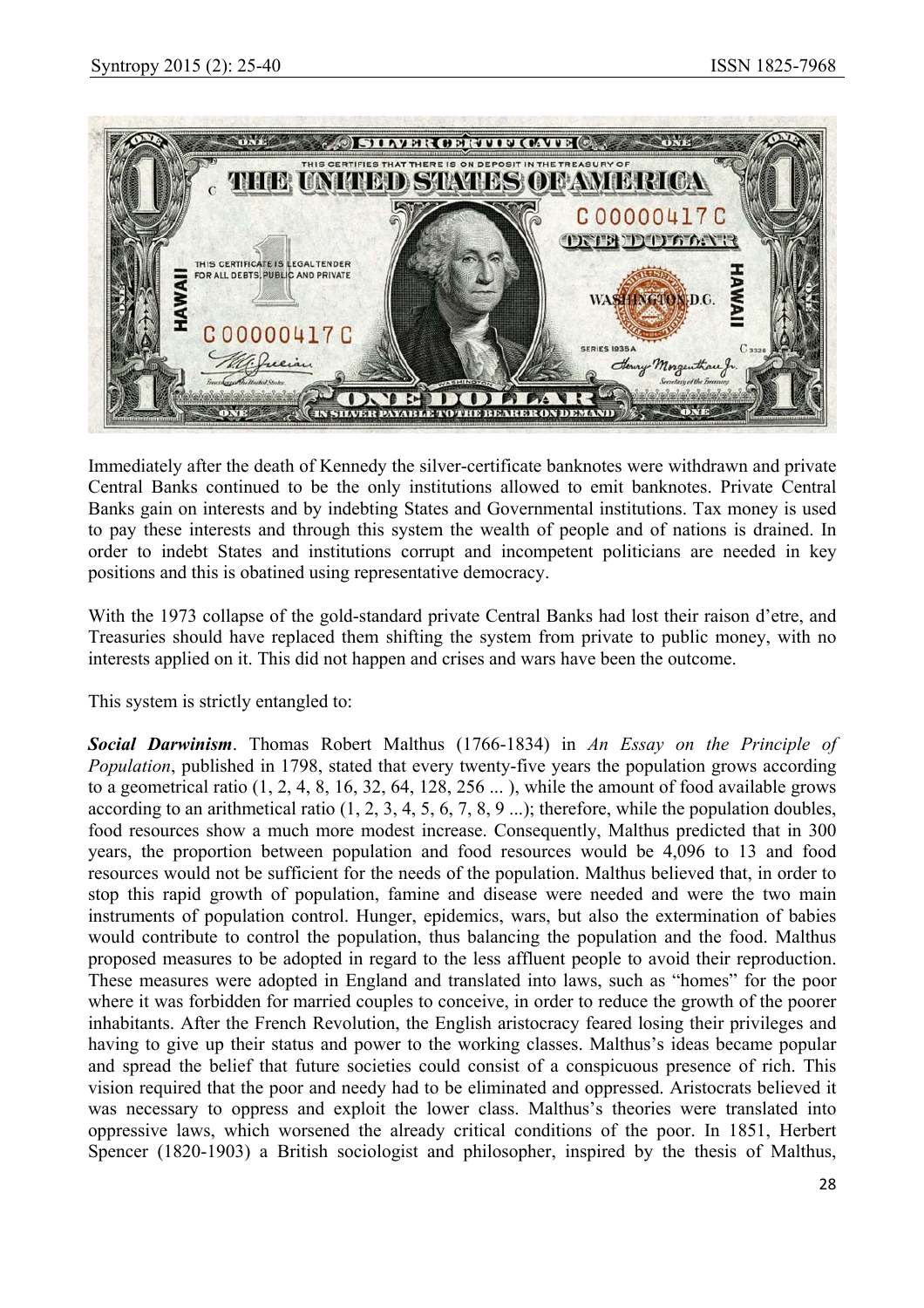proposed in the book *Social Statistic* the idea of the "*struggle for survival*". Spencer argued that history is not made by the free choices of men, but by the laws of biology, which allocates each individual to a specific occupation and position in society. Positions are assigned to each of us by nature, at birth, with inevitable inequalities and antagonisms. One of the socio-political implications of Spencer's view is that reality cannot be changed by individuals and it is useless and wrong to waste time trying to change it. Individuals must accept what they have. Spencer formulated also the concept of "*survival of the fittest*" and declared that the "*unfit*" should be eliminated. In Spencer's opinion, the poor, the uneducated, sick, crippled and unsuccessful had to die and in this view he opposed the British laws which gave protection to the poor, provided education, aid, health and housing. The concepts of evolution by natural selection and struggle for survival took shape in Darwin's mind after reading the works of Malthus and Spencer. In *The Origin of Species* Darwin admitted that he had fully accepted the ideas of Malthus and Darwin gave to Malthus and Spencer's thesis the scientific validation which allowed to translate them in a social doctrine. This doctrine is named *Social Darwinism*, a doctrine which considers wars of conquest an application, to the human species, of the law of natural selection. According to Social Darwinism there is a biological reason for disparities: less fit individuals and nations must remain relegated to the primitive stage. This ideology supported colonialism, eugenics, fascism, and savage capitalism. According to Social Darwinism the sole objective is physical and economic growth and evolution of the race. Happiness, well-being, peace and security appear to have no importance. No compassion is felt towards those who suffer and cry for help, for those who cannot provide for their children, for elderly parents and families without shelter, food and medicine, for the poor and powerless. A poor but honest citizen has no value and his death will actually benefit the race. But, someone rich but morally corrupt is regarded important for the "progress of the race". This logic has led to the collapse of moral and ethical values. When a society undergoes moral degeneration, the liberal economy turns into *savage capitalism* in which the poor and oppressed and the marginalized do not receive any aid, assistance or social justice. Injustice is not seen as a problem but as part of a natural law. Savage capitalism does not protect weaker firms (and weaker individuals) against the risk of being subdued, exploited and eliminated. This philosophy is summed up in the saying "*the big fish eats the smaller one*" where small businesses are acquired by larger ones. Social Darwinism provided a scientific basis for savage capitalism, and savage capitalism still governs the global economy. The United States of America was the first country to apply social Darwinian in business practices and economy. This system, camouflaged under the name "capitalism", was based on social Darwinism and on the idea of the "survival of the fittest". The result was the beginning of a fierce competition in business which even culminated in murder, which was considered a legitimate act guided by the laws of nature. Recent financial and corporate scandals recall the period of the late nineteenth century which was marked by social and economic dictatorship, now named the "*robber barons*". This name was given to the unscrupulous and despotic nobility of the medieval period in Europe and in the modern US is used to describe unscrupulous industrialists. During the late nineteenth century the ideology of social Darwinism controlled the President, Congress, the Supreme Court and the two major parties, and was used to brutally quell social unrest. The only goal was to get more money and increase power. The robber barons had no interest in social welfare, even that of their own workers. Millions of lives were ruined by extremely low wages, by the upheaval of working conditions and long working hours. The lack of security precautions meant that workers fell ill, were wounded and often killed. Industrialists did not pay importance to the value of human life (especially that of their workers) ignoring any form of safety precaution and causing the multiplication of incidents in the workplace. Many workers died and in the early twentieth century, only in the United States, over one million workers each year were victim of accidents. For workers who spent their lives in the factory, the loss of a limb was almost inevitable. During the working life, more than half of workers were badly mutilated or lost their sight or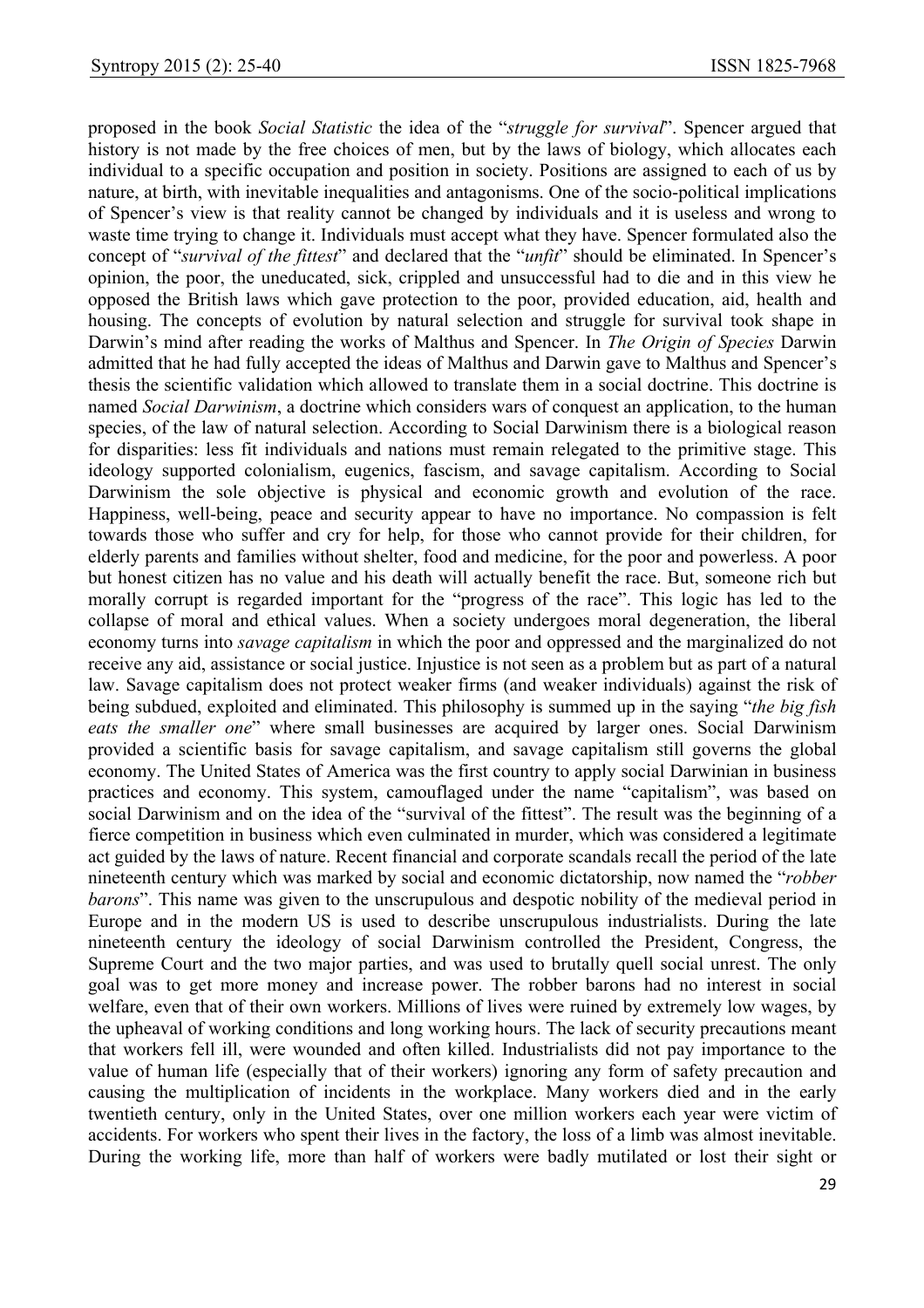hearing. Although the industrialists were aware of these working conditions and incidents, they did not take any measures since they did not give any value to human life. Considering that only the rich and powerful had the right to live and the poor, the weak and the sick were "useless burdens", the "robber barons" created ruthless competition using oppressive systems which justified exploitation, intimidation, harassment and even death. These systems were not condemned or considered immoral or illegal since they were a direct consequence of the laws of nature.

*Mechanistic science*: In 1989, the American National Academies of Science (NAS) published a booklet entitled *On Being a Scientist,* in 1995 it added the sub-title *A Guide to Responsible Conduct in Research*. In the same period, the National Institutes of Health (NIH) established an Office of Research Integrity<sup>2</sup>, which all too often reports penalties enacted on researchers who have been found dishonest. On the first of October 2012, The Guardian published the article "*Tenfold increase in scientific research papers retracted for fraud. Study of 2,047 papers on PubMed finds that two*thirds of retracted papers were down to scientific misconduct, not error."<sup>3</sup> A study, published on the Proceedings of the National Academy of Sciences (PNAS)<sup>4</sup>, found that papers are retracted mainly because of fraud. In the 5 October 2012 the editorial of the New York Times "*Fraud in the*  scientific literature<sup>"5</sup> suggested that researchers are competing for inadequate available resources<sup>6</sup> and have become grant-seekers, who continuously need to publish. This situation is leading researchers towards deliberate fraud and dishonesty, which is now considered to be endemic within science.<sup>7,8</sup> Scientists who focus on fields that do not result in publications, find themselves out of the funding tracks. A widespread chorus of scientists is calling for a change towards a new way of doing science, which will comprise qualitative and quantitative information, objective and subjective, and take into account the context and complexity. But mainstream journals publish only "mechanistic" studies, and this is one of the causes of poor research and fraud in science.

*Brain Focus*. The mechanistic approach considers consciousness a product of the brain and when the brain stops working the person loses its consciousness and is considered dead. The concept of brain death has been officially formalized in 1968 providing legitimacy to organ transplants which are removed when the heart is still beating. The 1968 Harvard criteria for brain death determination have now become the bases for national laws which establish when it is permissible to "unplug" and consider "legally" dead a person. Evidences that brain death is not a valid criteria range from the fact that when explanting organs the person starts defending and screams and must be tied to the operating table. Furthermore an awesome number of people, diagnosed with brain death, awake in full consciousness. The syntropy paradigm, on the contrary, sustains that the feeling of life (i.e. consciousness) is in the heart area and not in the brain, and only when we learn to follow our heart (our intuitive and irrational side) we go towards what is advantageous for ourselves and the others.

*Win-Lose*. The outcome of negotiations can be categorized as win-lose when one party benefits to the detriment of the other. The Western World is based on the win-lose assumption of social Darwinism, the struggle for survival and on the idea that resources are scarce and limited. In a winlose scenarios both sides attempt to win without much regard for the outcome of the other party.

 $\overline{\phantom{a}}$ 

 $\frac{2 \text{http://ori.hhs.gov/}}{3 \text{www.thosupr,di/}}$ 

www.theguardian.com/science/2012/oct/01/tenfold-increase-science-paper-retracted-fraud  $4$ www.pnas.org/content/109/42/17028

<sup>&</sup>lt;sup>5</sup>www.nytimes.com/2012/10/06/opinion/fraud-in-the-scientific-literature.html? $r=0$ 

Freeland Judson H. (2004), *The Great Betrayal: Fraud In Science*; Etchells P. and Gage S. (2012), *Scientific fraud is rife: it's time to stand up for good science. The way we fund and publish science encourages fraud*, The Guardian, 2 November 2012.

<sup>&</sup>lt;sup>7</sup> Broad W. and Wade N. (1982), *Betrayers of the Truth: Fraud and Deceit in the Halls of Science*, Simon  $\&$ Schuster, 1982.

<sup>8</sup> Bauer H. (2014), *The Science Bubble*, EdgeScience #17, February 2014, http://www.scientificexploration.org/edgescience/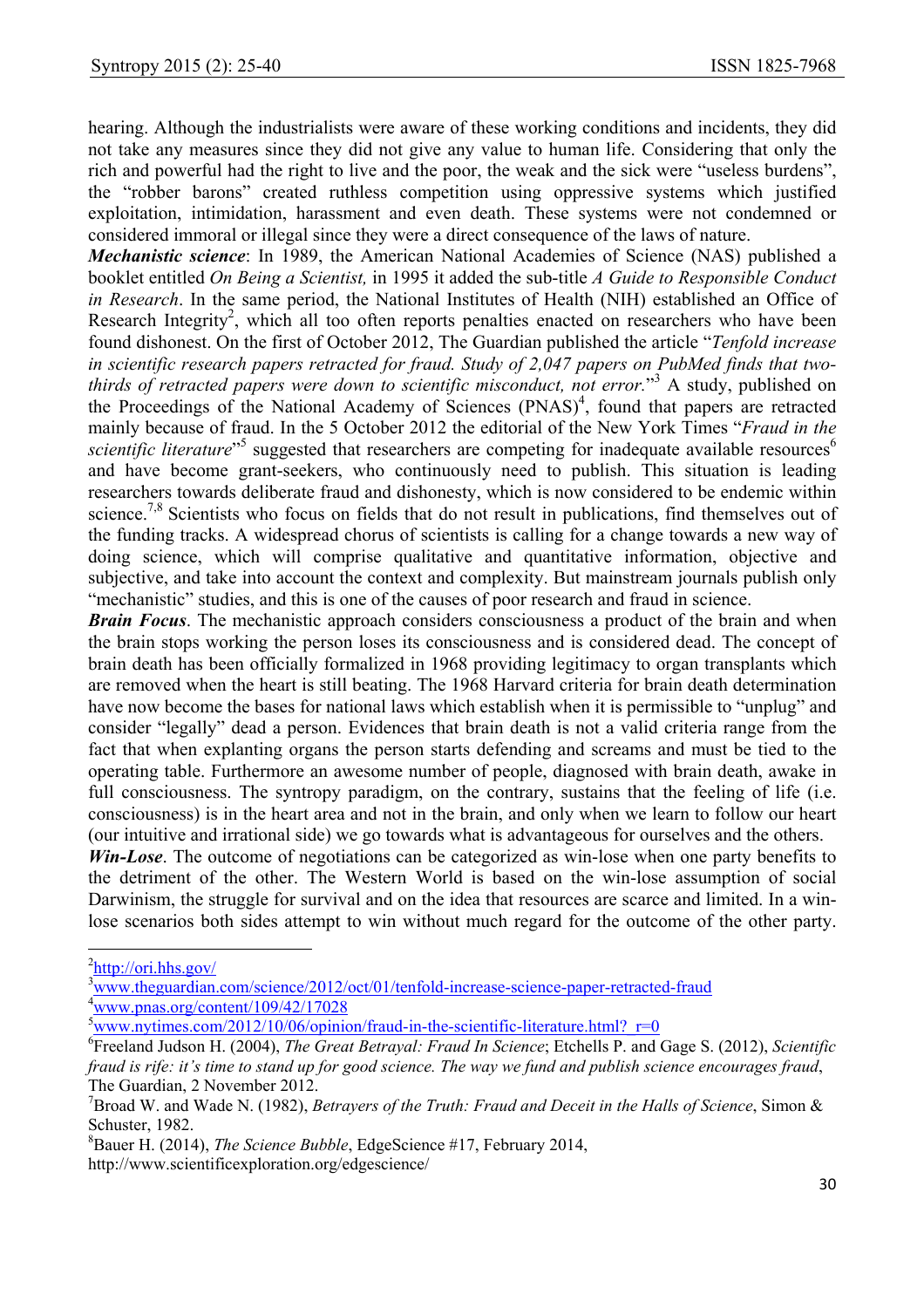$\overline{\phantom{a}}$ 

One party reaches its desired goal and the other falls below. Many factors like coercion, competition and asymmetric information can lead to win-lose outcomes.

#### **A Syntropic World Order (SWO)**

*Win-Win*. In a win-win scenario, both parties end up winning. This often means finding a creative new solution that improves the position of both parties. If the negotiation is used to transform goals and make them mutually compatible, there is a good chance that both sides will win. Win-win results are the most stable outcomes of negotiations; since both parties are happy with the result, they have little reason to back out at a later time. Both parties have an incentive to negotiate with each other again, laying the foundation for a mutually beneficial working relationship based on cooperation. Cooperation is one of the key factors of Syntropy. It increases benefits and it is advantageous for all: individuals, organizations, societies and nations involved. The win-win cooperation culture is wide-spread in East-Asia and its roots have been traced back to the rice farming tradition: "*We propose that a history of farming rice makes people more interdependent, whereas farming wheat makes individuals more independent, and these agricultural legacies*  continue to affect people in the modern world.<sup>"9</sup> Rice farming is extremely labor-intensive, requiring about twice the number of hours from planting to harvest as does wheat. Because most rice is grown on irrigated land, requiring the sharing of water and the building of dikes and canals that constantly need maintenance, rice farmers must work together to develop and maintain an infrastructure upon which all depend leading to a cooperative and collective mindset. Wheat, on the other hand, is grown on dry land, relying on rain for moisture. Farmers are able to depend more on themselves, leading to more of an independent and individualistic mindset. Cooperation requires deep personal transformations which are not easy to meet. One is known in China with the word *guanxi* (close relations). A famous Chinese saying "*one finger alone cannot do anything, while a finger in a hand, acquires its full power*" is commonly used to underline that individuals alone can do little, whereas in a guanxi people acquire their full potentialities. Guanxi is a system of close interpersonal networks and cooperation that Chinese start building from the first years of their life and it is a cornerstone in East Asia. This system provides a clear example of what cooperation is. When a Chinese allows someone into his/her guanxi this person becomes like a brother or a sister, or a second father, a second mother. Guanxis are a vital asset for any Chinese and cannot be improvised. Guanxis are something more than a network, they are one of the most important and fundamental aspect of Chinese culture and are at the basis of the incredible success of China and its economy. A guanxi is built with patience throughout life and lasts a lifetime. It is an extended family that involves a series of mutual aid modalities through which Chinese build together their future. Guanxis have very precise rules, which are those of trust, loyalty, sincerity and reciprocity. Any Chinese is willing to give total dedication to his guanxi and knows that when needed he will provide any help to people in the guanxi. It is a principle of reciprocity which is manifested in the long term and usually takes place at the right time, maybe with demonstrations of generosity, in a kind of "escalation of gratitude." The ability to build a guanxi ensures the success and future of both individuals and organizations. For this reason for Chinese people it is more important to give than to receive. The guanxi system allows to grow, it is a safety net, but also an obligation always present: "*I am an entrepreneur, I have twenty employees, but when a worker wishes to start his own activity I am obliged to give my contribution*. (…) *Two months ago one of my workers bought an* 

<sup>9</sup> Talhelm T, Zhang X, Oishi S, Shimin C, Duan D, Lan X and Kitayama S (2014), *Large-Scale Psychological Differences Within China Explained by Rice Versus Wheat Agriculture*, Science, 9 May 2014: vol. 344, no. 6184, pp. 603-608, DOI:10.1126/science.1246850.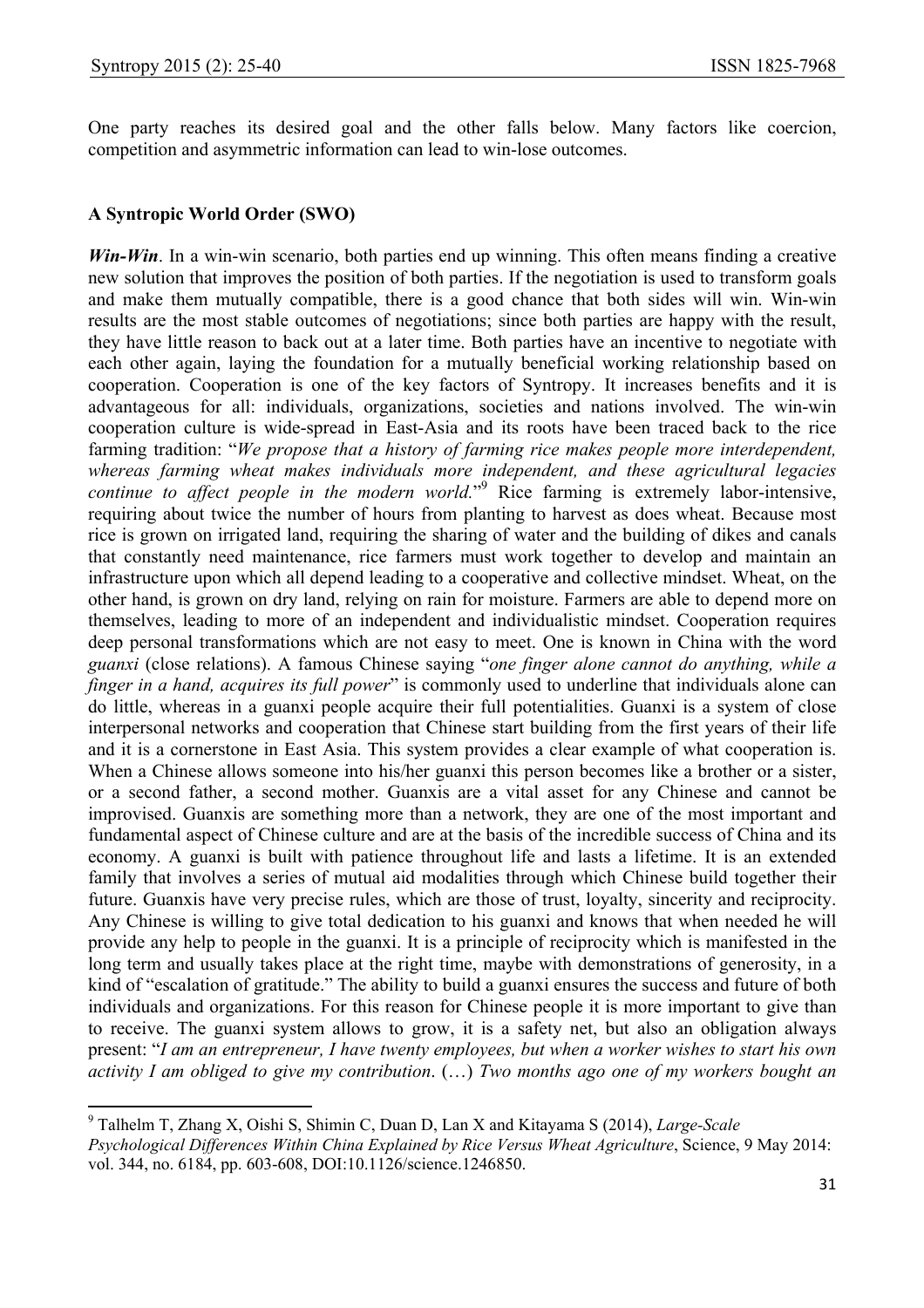$\overline{a}$ 

*appliance store. He received from me 12,000 Euros*." As soon as a Chinese starts working he/she also starts to invest in his guanxi. In general, a Chinese, especially when abroad, gives more than 50% of his income to his network of close relations, which after some years will allow to ask maybe 100,000 Euros or more to open a restaurant or start a business. This constant work of giving and receiving culminates in marriages. In Europe, when a young Chinese couple gets married, they can easily receive from their guests between 200,000 and 400,000 Euros, which is enough to start a business. The diversity of the Chinese way of doing business and the difficulties that Western entrepreneurs often face in China is mainly linked to the guanxi. The idea of the guanxi is based on the assumption that other people will never betray you. Consequently relations are based on trust and loyalty. This means that written contracts are not used. Relations are long standing and both parties work to promote and facilitate the strengthening of the relationship. If one betrays he is expelled from the guanxi forever, and he will never be re-admitted to a guanxi since treachery is the proof of the inadequacy of the betrayer. Whoever betrays the guanxi, for example by receiving without giving, is considered to be corrupt, decadent and reactionary and is excluded forever from the guanxi mechanism. The need to be part of a guanxi is a guarantee of the loyalty and honesty of most Chinese. While in the West the savings rate is around zero, or in some countries even negative, because people spend more than they earn, borrowing money from the banks, the average Chinese sets aside half of his/her income. The money which is saved, however, is not put in a bank, but invested in the guanxi. It is in difficult moments that guanxi give their best. For example, during the SARS (Severe Acute Respiratory Syndrome, a form of atypical pneumonia which appeared for the first time in November 2002 in the Guangdong province of China), many owners of restaurants found themselves with no customers and with very big financial problems. If they had been exposed with banks they would have lost the restaurants. The guanxi system solved the crisis, but it also has requirements. The important thing is that the entrepreneur demonstrates to their guanxi that he is putting his heart into his activity. It is clear that such a system can only work if all the individuals are going in the same direction, if there is total trust, and common aims are shared. Guanxis are based on total trust and loyalty. No one betrays the guanxi since success is based on the utmost confidence in each other. But, working with the Western world challenges the guanxi system. Chinese manufacturers usually send goods, even a whole container, without requiring advanced payments or signed contracts. In recent years, however, a growing number of Chinese have found themselves in difficulties because of the unreliability of Western clients who often do not pay or pay late. Due to the unreliability of the Western clients several Chinese failed to pay for goods from China, thus contravening the principle of trust which is at the basis of guanxi and forcing Chinese suppliers to start demanding payments in advance, especially for goods sent to countries where it has become a practice not to pay. Consequently Chinese manufacturers now require a deposit of at least half the value of the goods when sending containers to Europe. Guanxi provides a model of harmonization between the formal and informal aspects of business and organization. But, it is difficult to improvise it in a different culture. The guanxi model is part of the ancient Chinese culture which is not easy for Westerners to understand and assimilate. Essential elements of any guanxi are sharing a common aim, trust, loyalty and deep emotional ties. To be accepted in a guanxi, the person must feel you in his heart. As long as this heart feeling is missing, people are not allowed into the guanxi and relations are only formal.

*Heart Focus*. Experiments on retrocausality<sup>10</sup> show that syntropy is experienced in the autonomic nervous system with feelings of warmth, usually named "love" or "happiness". These feelings work like the needle of a compass which points to the attractor, which is always beneficial for life, for the individual and the collectivity. On the contrary, feelings of emptiness and void inform that we are on the wrong path. When we learn to listen to our inner feelings we can transform crises in

<sup>10</sup> Vannini A. and Di Corpo U., *Retrocausality: experiments and theory*, www.amazon.com/dp/B005JIN51O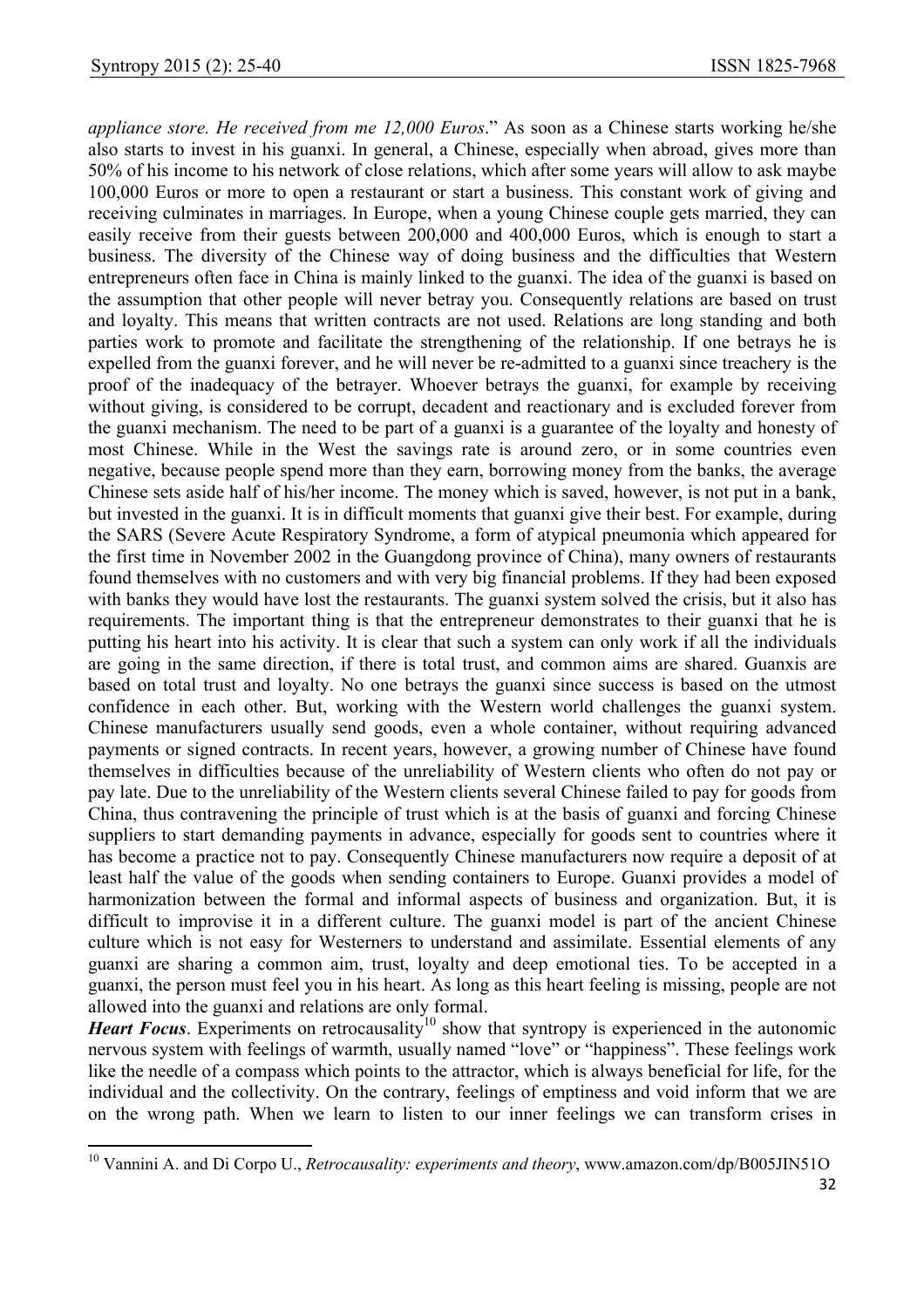opportunity of wealth and wellbeing. Asia and especially China are heart-centered. An example is provided by the term consciousness. If you copy the ideogram  $\hat{\psi}$  in Google translator you obtain the following translations: bosom, center, core, feeling, thinking and intelligence. These are some of the main properties of what in the West we call consciousness. But the ideogram  $\ddot{\psi}$  indicates the heart! Chinese ideograms constantly associate consciousness to the heart! In Chinese ideograms consciousness is described using two ideograms: the ideogram of the heart (xin) and the ideogram of the head (tou): 心头. The heart is placed in first position (as a radical), thus telling that the essence of consciousness is the heart, whereas the head is placed in the second position, thus suggesting that it is a tool of consciousness. In line with this it is remarkable to note that in Chinese ideograms an "idea" is the combination of the heart on the left and the ideogram "to think" on the right. The ideogram "think" contains the ideogram of the heart as a radical: 心想 . When we communicate our thoughts to someone we have at the left "write" and at the right the heart. In other words, in order to communicate we have to "write a letter from the heart": 信心 . For insights and intuitions on the left of the heart there is the ideogram warmth. Intuitions are described as feelings of "warmth in the heart": 热心 . Being diligent, attentive, devoted to a project is described as "eye of the heart": 目心 . When in the course of our business we are scrupulous we use the ideogram "a lot" associated with the heart: 多心 . When we become actors of our choices, of our free will, we use the ideogram "force" associated to the heart, "a strong heart": 心力, However, when we are depressed we talk about "gray heart" a "heart with no color": 心灰 . Finally, when we are able to

solve a problem, we talk about a "peaceful heart": 心安 . Ideograms suggest that when it comes to consciousness, attention should shift from the head to the heart. This same consideration can be found in many ancient civilizations. In ancient Egypt the heart was considered to be the seat of consciousness, whereas the brain was considered unnecessary fat material. In ancient Greek, Roman, Indian, Arab, and Jewish civilizations, the scientific, medical, philosophical and mystical systems considered the heart the seat of consciousness, whereas the brain was a tool, subjected to the heart.

*Supercausal science*: We experience time which flows from the past to the future, but the fundamental equations of the universe show that past, present and future coexist! Einstein's relativity started a new description of reality which is symmetrical in respect of time: on one side energy which propagates from the past to the future, on the other side energy which propagates backward-in-time from the future to the past, and which we experiment as *attractors*. Einstein used the term *Übercausalität* (supercausality) to refer to this new model of causality. Yet, Einstein was well aware that extending the current scientific paradigm to retrocausality would reopen the conflict between science and religion. In the Entropic World Order the balance between science and religion is based on the fact that science is limited to the study of classical cause and effect causality, whereas religion deals with ends and final causes. Supercausal uses a new methodology named "*The Methodology of Concomitant Variations*": www.amazon.com/dp/B00MOBIGWC

*Syntropy and the Converging Evolution*. The social vision which stems from the syntropic converging and cooperative evolution approach od syntropy is profoundly different from that of Social Darwinism, mainly because Darwin's diverging evolution is governed by the law of entropy, whereas converging evolution is governed by the law of syntropy which is life oriented. In a syntropic converging society feelings of love play an important role since they point towards the attractor and what it is advantageous for life. On the contrary social Darwinism assumes a struggle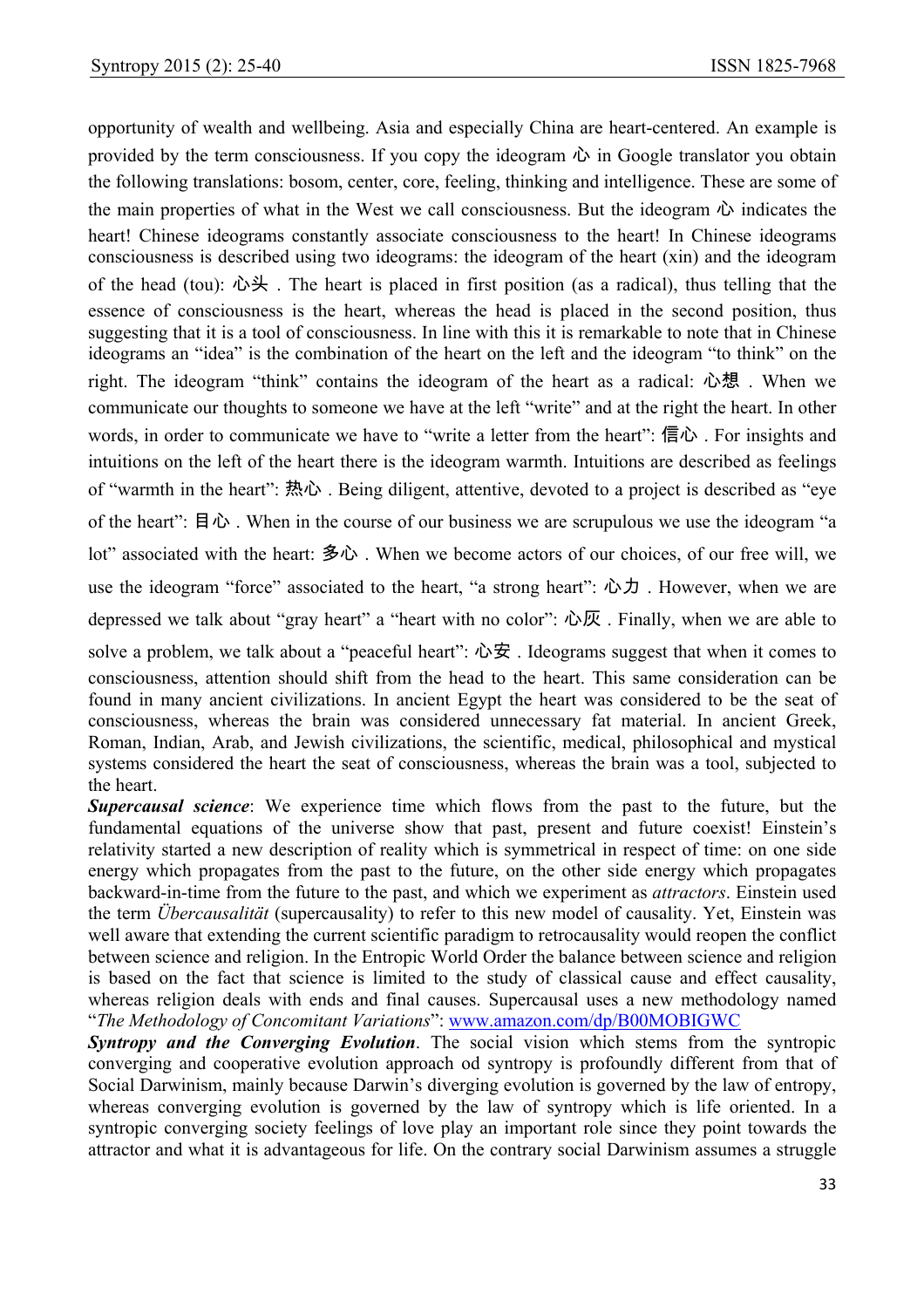for survival and there is no place for feelings. In one of his conferences Fantappiè said: *"What makes life different is the presence of syntropic qualities: finalities, goals, and attractors. Now as we consider causality the essence of the entropic world, it is natural to consider finality the essence of the syntropic world. It is therefore possible to say that the essence of life is the final causes, the attractors. Living means tending to attractors ... the law of life is not the law of mechanical causes; this is the law of non-life, the law of death, the law of entropy; the law which dominates life is the law of finalities, the law of syntropy. But how are these attractors experienced in human life? When a man is attracted we say he loves. The attraction towards a goal is felt as love. We now see that the fundamental law of life is this: the law of love. I am not trying to be sentimental; I am just describing results which have been logically deducted from premises which are sure. It is incredible and touching that, having arrived at this point, mathematical theorems start speaking to our heart! (…) The law of life is not the law of hate, the law of force, or the law of mechanical causes; this is the law of non-life, the law of death, the law of entropy. The law which dominates life is the law of cooperation towards goals which are always higher, and this is true also for the lowest forms of life. In humans this law takes the form of love, since for humans living means loving, and it is important to note that these scientific results can have great consequences at all levels, particularly on the social level, which is now so confused. (...) The law of life is therefore the law of love and differentiation. It does not move towards leveling and conforming, but towards higher forms of differentiation. Each living being, whether modest or famous, has its mission, its finalities, which, in the general economy of the universe, are important, great and beautiful."* 

A syntropic monetary system is therefore qualified by:

*No interests and no debt money*. In win-win financial agreements one party contributes capital and the other expertise. Profits and losses are shared at a 50:50 ratio. Lending money for an interest is prohibited and the financial system is a "risk sharing" system opposed to the "risk transfare" system which is in use in the win-lose approach. Prohibiting interests would make debt money illegal and money would be emitted by the Government, with no interests on it.

*Bio-electronic money*. On 16 March 2009, during a meeting of the G20, Russia asked for the establishment of a supranational currency. A few days later, on 24 March 2009, China urged for the creation of a single supranational currency and on 30 March 2009, during the conference of the South American and Arab League, Venezuelan President Hugo Chavez proposed the creation of a supranational currency. In July 2009, during the G8 meeting, Russia once again expressed the need for a supranational currency and suggested to name it UD (Unity in diversity). We suggest that a new supranational currency should be named UDC: "*Unity in Diversity Converging*", since these are the fundamental principles of the law of syntropy: a tendency towards unity (love) which while converging increases diversity (entropy while diverging increases homogeneity). The Entropic World Order is based on the diverging principle of entropy, whereas the Syntropic World Order is based on the converging ethical principle of syntropy. When transactions are ethical there is no need to hide them. On the contrary, when they are un-ethical a need to hide them is felt. Transparent and accountable transactions are a key element of a syntropic system. An example has been provided by India. India has started a project to fight poverty, which embodies some elements of the UDC. One of these characteristics is electronic bio-identification. In the West we usually associate the idea of identification with the reduction of freedom, but according to the Indian project just the opposite happens. A person with no identity is, in fact, a person deprived of rights who cannot vote, cannot receive welfare benefits, cannot work regularly and cannot be protected by the law. Identification opens the door to the rights and security of citizenship and allows citizens to become part of a modern society and economy. Consequently Indians are collaborating with great enthusiasm in the birth of a database system based on the electronic bio-identification of citizen which allows to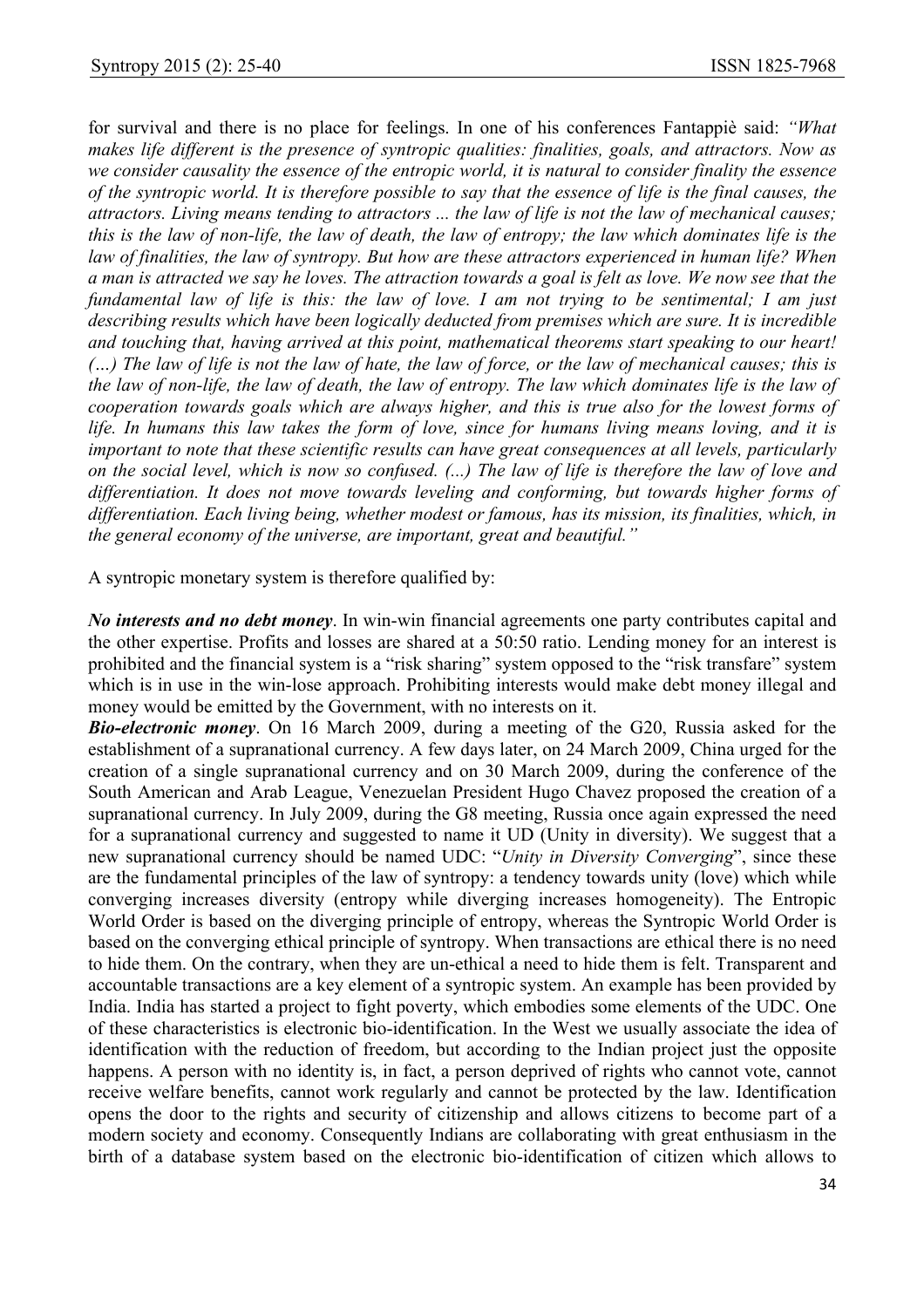replace registry offices and censuses. This system provides identification in real time and allows access to data such as name, age, health records, instruction and other information necessary in order to provide welfare services and rights. On the one hand, electronic bio-identification provides citizen with rights, on the other hand the government receives information which can be used to plan policies such as those relating to food, water and energy distribution, construction of infrastructures, housing, urban mobility, hospitals and schools. India is a country where a large size of the population still lives in poverty and which is not yet able to address some of the key needs of the population. In similar situations the challenge for the survival of citizens usually overshadows the need for identification. However, the Indian government is expecting that bio-identification will favor business, health, education and welfare policies. Moreover, the absence of identification limits the possibility of a direct dialogue between citizens and government, hindering the provision of aid, such as food aid, which instead of getting to the needy citizens is blocked by the intermediary organizations, enriching few wealthy people. The Indian government has realized that a system which efficiently provides identification enables to evolve from a society in which few people have rights to a new society where all the population enjoys full rights, and in which welfare measures are efficient and effective. The core of this system is provided by electronic bio-identification which will replace documents and bureaucracy. Based on biometric parameters it will allow instant and reliable identification of people. Grounded on these considerations, on 29 September 2010 India has launched the UIDAI (Unique Identification Authority of India), an agency of the Government of India which is responsible for the centralized database which provides bio-identification of the population. To each Indian citizen the system provides an identification number of 12 characters, associated with biometric information (photograph, fingerprint and iris), demographic information and an electronic deposit account. This system does not include information that may lead to discrimination of the citizen such as caste, religion and political beliefs. The initial goal of the project is to develop a system which permits to distribute aid directly to the people without intermediaries, providing money in the electronic deposit accounts, and solving the problems encountered during elections, where a few people were able to manipulate results by playing on the uncertainty of identity. Finally, registry offices and censuses are not any more necessary, and the government always has available real-time data on population, labor, education and the health situation. In India, where most children are malnourished, where there is a high rate of infant mortality, where drinking water is scarce and the causes of diseases and poverty are many, the government is expecting that these problems will be solved thanks to the electronic bioidentification of citizens, which will guarantee the right of people to the aid they are entitled to. False identities and the lack of an identification system has limited the distribution of aid. People living in villages, where the same name and the same surname identifies dozens of individuals, cannot prove their identity and are thus deprived of their rights. The lack of unique identity excludes people from the welfare system and from the way modern economy and society works. People without a clear identity cannot open a bank account or receive money or loans and fail to collect the economic aid that the government provides. India spends exorbitant amounts of money on welfare programs aimed to combat poverty, but because of the difficulties with identification money stays in the pockets of public and private intermediaries. The Indian system of electronic identification will replace paper documents, does not require intermediaries and establishes a direct link between the government and the people. Bureaucracy and the power of bureaucrats will be reduced since in order to distribute subsidies intermediaries will no longer be needed and people will receive subsidies directly in their electronic accounts. Identity is certified by an iris scan and fingerprints and this can be simply done by using a smartphone or a computer terminal. Direct interaction between citizens and public administration eliminates bribery. The assumption behind the UIDAI (Unique Identification Authority of India) project is that identity is the prerequisite for a society based on rights. The Indian system of electronic identification will soon evolve into a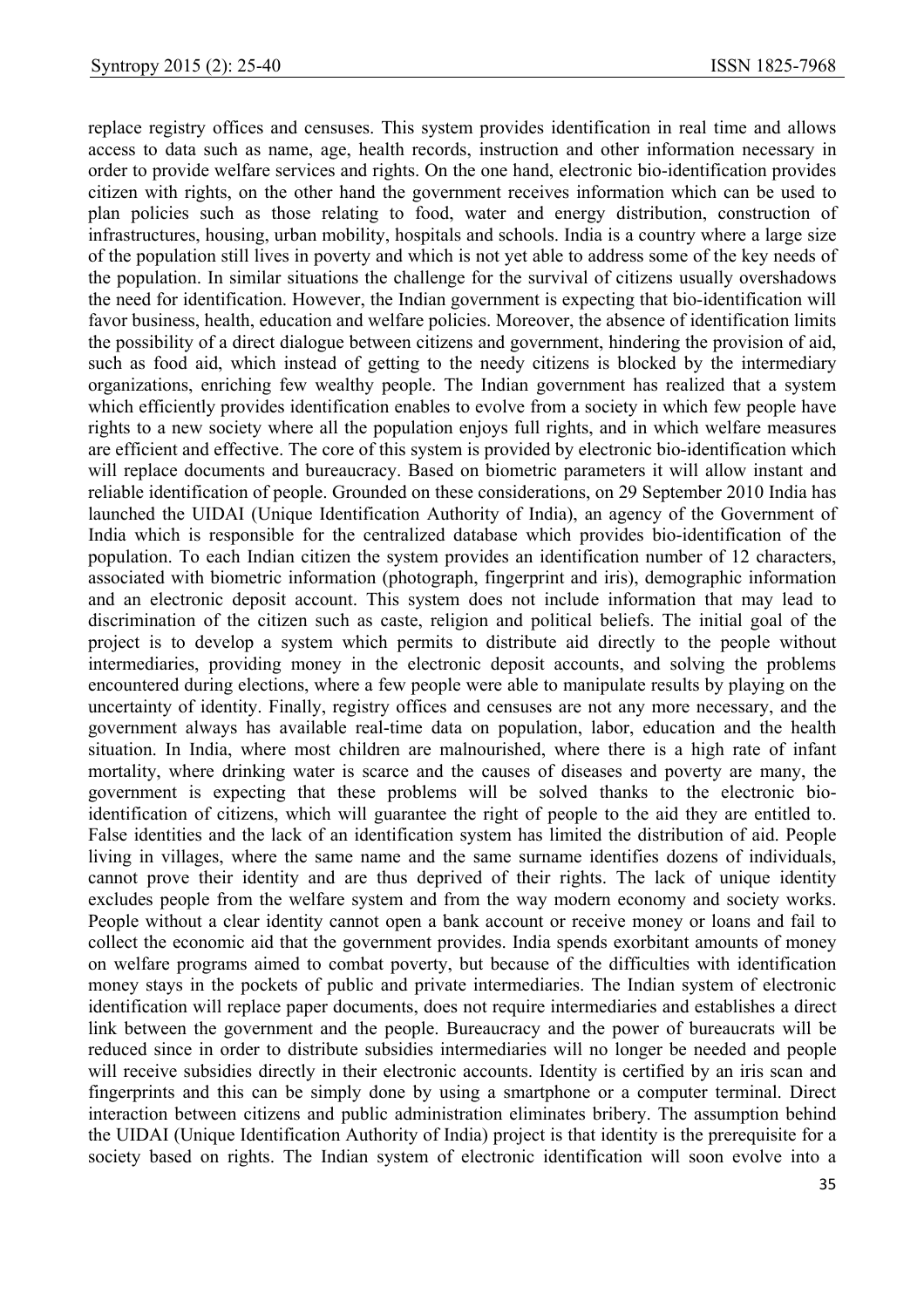system of bio-electronic money in order to reduce corruption, economic, social and financial crises. The elimination of anonymous transactions and paper money will bring many advantages, for example it will allow to build better interaction between citizen and government, based on trust and collaboration. Citizens will no longer be asked to produce tax return forms, because taxes will be directly calculated, proceeding automatically to taxation and eliminating any risk of litigation. Lawabiding citizens are now paying taxes for those who engage in tax evasion. Bio-electronic money will inhibit tax evasion, allowing a significant reduction of taxation. In many countries young people often choose not to engage in economic activities, but to remain in underground economy and the black market, in order to avoid litigation and over-taxation. Starting a business involves costs and risks that now often exceed revenues. For this reason, many believe that it is better to operate outside the formal economical system, limiting in this way risks and costs. This attitude has led to inflate irregular economy, increasing anonymous transactions. Reducing taxes and eliminating the reasons for litigation it will become possible for many young people to risk, with considerable benefit for themselves and for the wealth of the community. The elimination of paper money and anonymous financial transactions will reduce un-ethical activities and restores confidence among citizens. Without bio-electronic money, people in hiding, in anonymity, will not be able to use money.

*Direct Democracy and Meritocracy*. The term democracy first appeared in Athens in 508–507 BC and originated from the combination of the words dêmos (people) and kratos (power). On the contrary, representative democracy, also known as indirect democracy, is founded on the principle of elected officials which represent the people. Elected representatives generally hold the power to select other representatives, such as the president, or other officers of government. The Roman Republic was the first government in the western world to have a representative government. This model inspired many political thinkers, and today's modern representative democracies imitate Roman Republic, whilst the Greek models of direct democracy is practically inexistent. Representative democracy came into favor in post-industrial revolution nation states where the large numbers of citizens was unsuitable to direct democracy. However, representative democracies easily deteriorate into oligarchies and particracy. Particracy (also partitocracy) is a de facto form of government where one or more political parties dominate the political scene, rather than citizens. As soon as in 1911, Robert Michels argued in his book "*Political Parties*"<sup>11</sup> that paradoxically the socialist parties of Europe, despite their democratic ideology and provisions for mass participation, seemed to be dominated by leaders, just like traditional conservative parties. Michels' conclusion was that the problem lay in the cost of campaigning and the impact of the media and in the very nature of what representative democracy is. When political parties change into complex organizations they became less and less democratic and the rule goes inevitably to an elite, or oligarchy. Michels considered this a tactical and technical necessity, for which he coined the name "iron law." The needs of complex organizations give birth to the dominion of the elected over the electors, of the mandataries over the mandators, of the delegates over the delegators. Representative democracy becomes a façade, which legitimizes the rule of a small elite of people, with aims which often conflict with the interests and needs of the people and nation. One of the most astonishing examples was offered by Adolf Hitler. Adolf Hitler's rise began in Germany in September 1919 when he joined the political party known as the Deutsche Arbeiterpartei (DAP: or German Workers' Party). In 1920 the name was changed to Nationalsozialistische Deutsche Arbeiterpartei (NSDAP: National Socialist German Workers' Party, commonly known as the Nazi Party). This political party developed during the post-World War I era, it was anti-communist and advocated extreme nationalism and Pan-Germanism as well as virulent anti-Semitism. Adolf Hitler rose to a

 $\overline{\phantom{a}}$ 

<sup>&</sup>lt;sup>11</sup> Michels R. (1911), Political Parties, Batoche Books, Kitchener 2001 http://socserv.mcmaster.ca/econ/ugcm/3ll3/michels/polipart.pdf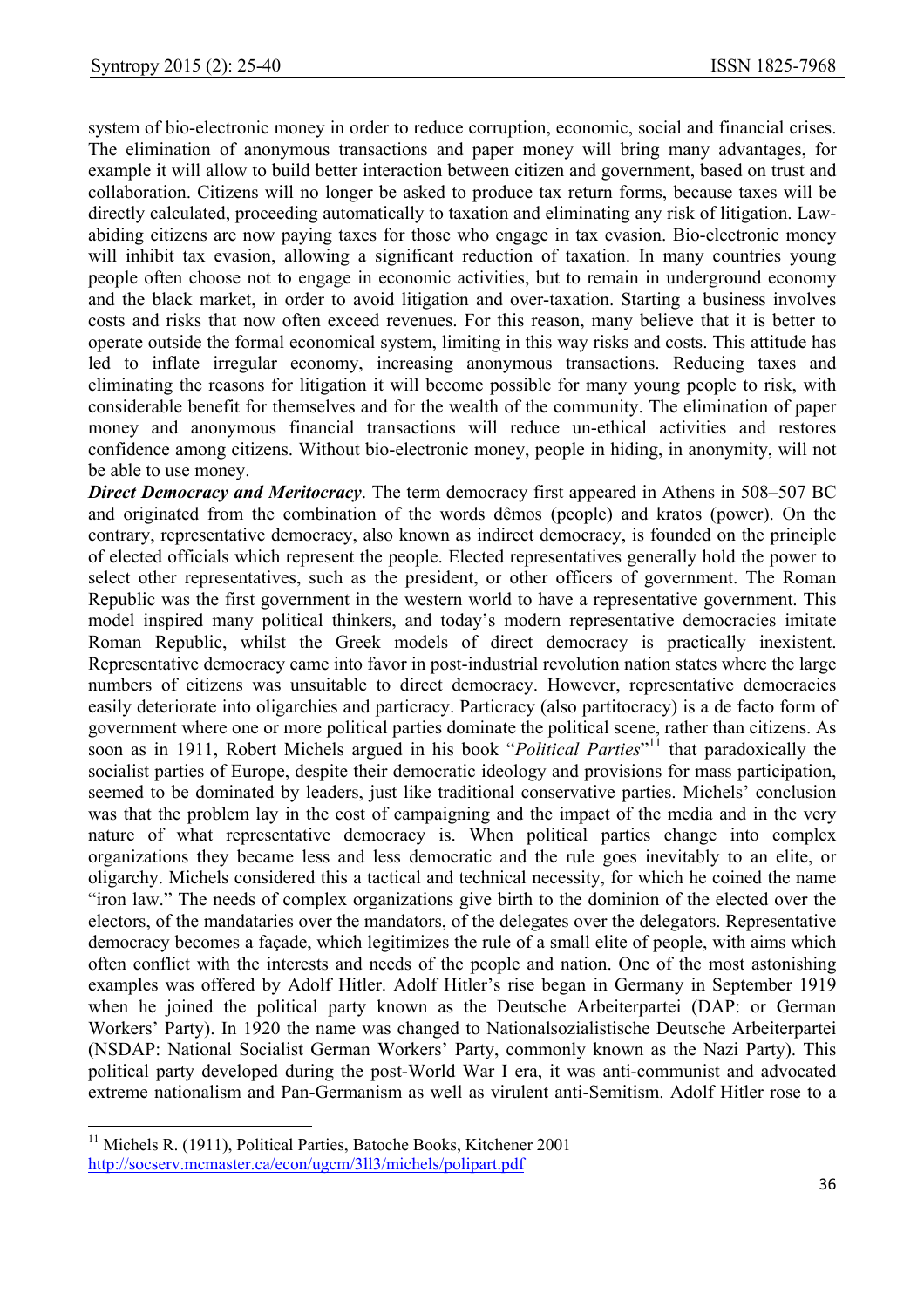$\overline{\phantom{a}}$ 

place of prominence in the first round of the presidential elections held on 13 March 1932. Hitler polled over 11 million votes, but was still behind the president Paul von Hindenburg. Paul von Hindenburg, first elected in 1925, was re-elected to a second seven-year term of office and, following his re-election, he appointed Hitler as Chancellor of Germany. In March 1933, following the Reichstag fire, Hitler called on Reichstag members to vote for the Enabling Act which granted Hitler "temporarily" with plenary powers. The Act gave him the freedom to act without parliamentary consent and even without constitutional limitations. By the end of June, the other parties had been intimidated into disbanding. Hitler forced its leaders to resign and on 14 July 1933, the NSDAP was declared the only legal political party in Germany, although the country had effectively been a one-party state since the passage of the Enabling Act, four months earlier. Recently the Western representative democracies have been experiencing the blackmail of financial institutions. The public debt has soared to incredible figures and the creditors, mainly he Central Banks private financial institutions, are those which have the power to finance political campaigns. Consequently the elected representatives work for the interest of a limited group of banks which have sponsored their campaigns, and not for the interest of the people and the nation. Taxes are used mainly to repay the interests on the public debt and people are reduced in a state of semislavery and extreme poverty, with the creation of low cost labor. This system, where a limited number of financial institutions have become the major political players, and are in power of the mechanism which drains public resources and taxes, has given rise to an oligarchy which conflicts with the interests and needs of the citizens. Direct democracy (also known as pure democracy) is a form of democracy in which people decide policy initiatives directly, as opposed to a representative democracy in which people vote for representatives who then decide policy initiatives. In a direct democracy there is no political party and the government is made of executives who get into their position following a meritocratic path. Meritocracy is a political philosophy that holds that the government should be handled by individuals according to merit and ethics. The concept originates from the works of Confucius. The first meritocracy was implemented in the second century BC, by the Han Dynasty, which introduced the world's first civil service exams evaluating the "merit" of officials. Advancement in such a system is based on intellectual talent measured through examination and/or demonstrated achievement in the field where it is implemented. In a direct democracy the political power remains in the hands of the people, whereas officials, selected according to meritocracy, are entitled with executive power. Citizens participate through public hearings and open meetings, publication of draft laws, rules and policies for public comment and other means for gathering the information and expertise on which regulation is based and for gaining public acceptance of and compliance with new laws and regulatory decisions. China has recently witnessed unprecedented growth and is now experimenting a blend of meritocracy and direct democracy on the basis of recent laws which establish "*the people's rights to know about, participate in, express their views on and supervise government administration, and the need to exercise government power in the sunshine and responsibly.*" China is exploring ways to make governance more transparent and participatory, and to permit the general public to have greater input into the government decisions, laws and regulations. Public participation  $(\Delta \hat{\chi} \hat{\gg} \frac{1}{2})$  refer now to a variety of participatory mechanisms, ranging from innovative deliberative and direct democracy experiments at the local level<sup>12</sup>, to lawsuits against or complaints and petitions to the state, to requesting information from government agencies pursuant to China's recently promulgated government information disclosure regulations, to online activism by China's "netizens". What most Chinese agree upon is that representative democracy and traditional Chinese

<sup>12</sup> Leib E. I. and Baogang H., *The Search for Deliberative Democracy in China*. New York, 2006, Palgrave Macmillan.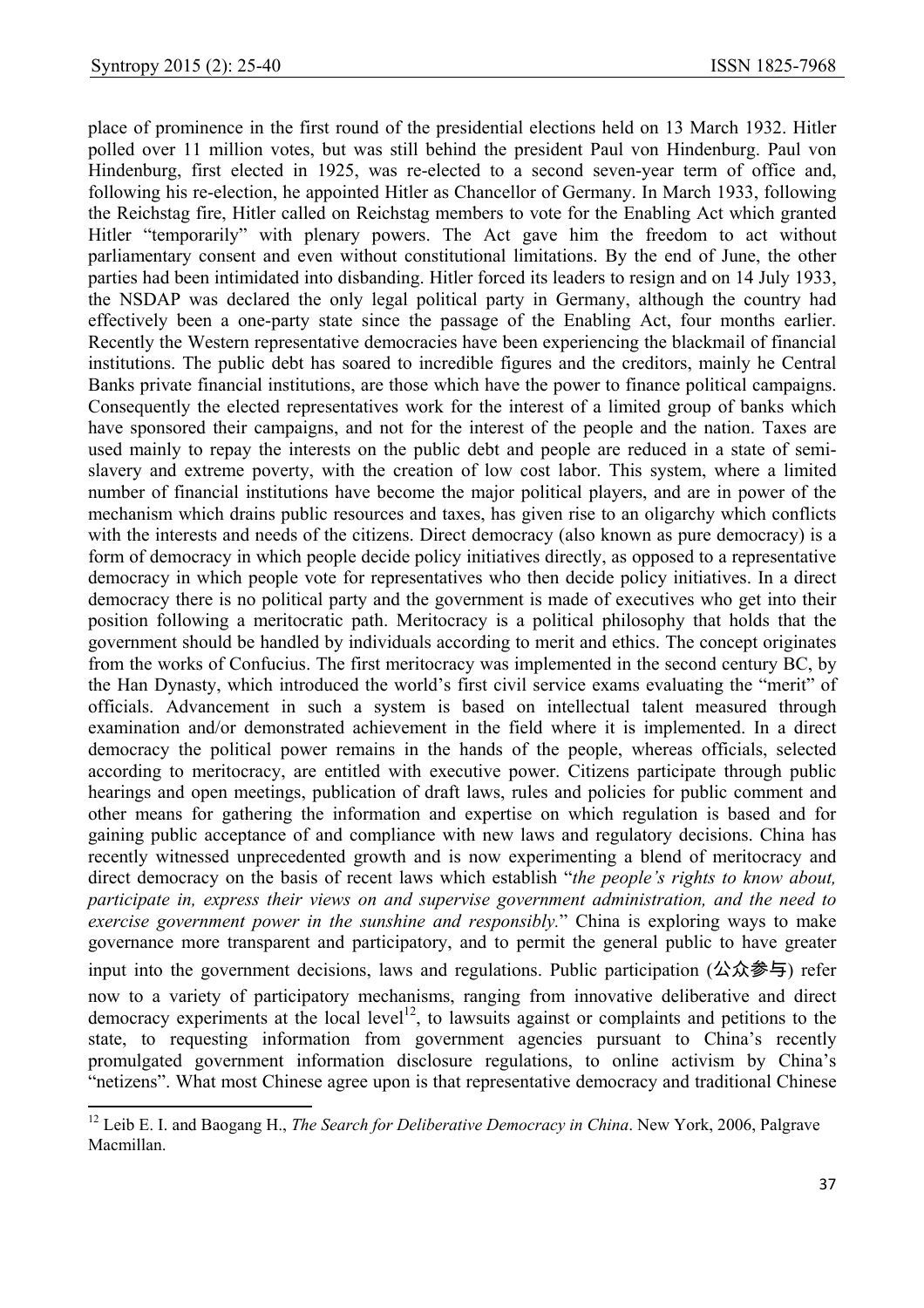culture are incompatible and that China has to find a combination of direct democracy and executive meritocracy which blends China's traditional values with modern China. President Xi Jinping, recently summarized this view in a meeting held in Beijin on the 17<sup>th</sup> of Feb 2014: "The *mission is to find a stable and effective system for development the wellbeing of the people and society's long-term stability. An effective governing system will only happen if officials' integrity, capability and skills are improved and the efficiency of government departments, public institutions, enterprises and civil organizations are raised … ruling in a scientific, democratic and legalistic manner.*" According to Xi Jinping core values include prosperity, democracy, civility, harmony, freedom, equality and justice: "*As long as the Chinese nation aspires after fine and noble ethics, generation after generation, our country will always be replete with hopes.*" Western nations, based on representative democracy, show an increased tendency towards conflicts and entropy. China experiment is providing valuable information and examples on how to shift from the Entropic World Order to the new Syntropic World Order.

*Converging*. As a consequence of the theory of syntropy Fantappiè noticed that life converges towards goals which are always higher: "*The law of life is not the law of mechanical causes; this is the law of non-life, the law of death, the law of entropy. The law which dominates life is the law of cooperation towards goals which are always higher, and this is true also for the lowest forms of life.*" The theory of syntropy shows incredible similarities with the converging evolution theory of Pierre Teilhard de Chardin, even though the starting point is different. Teilhard was a well-known evolutionary scientist and became famous after his death with the publication of his books, among which "*The Phenomenon of Man*" and "*Towards Convergence*". According to Fantappiè life is subject to a dual causality, efficient causality and final causality, and for Teilhard life is guided by final aims which converge in the Omega point. Both authors identify final causality and the Omega point with the source of life and the energy of Love. Teilhard considered reality organized on three main concentric spheres. The innermost sphere is the final aim of the evolution of the universe, in which all of matter will be transformed into organic and conscious matter, and it is also the closest to the Omega point. The outer sphere is the most distant from the Omega point, the realm of inanimate matter. The middle sphere is the realm of life which does not yet reflect on itself, the biosphere. Teilhard adds that: "*Evolution cannot be measured along the line that goes from the infinitely small to the infinitely big, but according to the axis that goes from the infinitely simple to the infinitely complex. We can represent evolution as distributed on concentric spheres, each of which has a radius that diminishes as complexity grows*." In his childhood Teilhard's idol was represented by solid matter: the "*God of Iron*". He soon reached the conclusion that the consistency of solid matter was not given by the substance itself, but by convergence. The theme of convergence will become later one of the fundamental concepts of Teilhard's vision. Working as a paleontologist Teilhard showed that life evolves converging towards attractors. Similarly Fantappiè's syntropy theory suggests that life converges towards attractors. Teilhard and Fantappiè both noticed that during this converging process unity, complexity and diversity increase. Teilhard relates the Omega point to consciousness and Fantappiè considers syntropy the source of the Self, the feeling of life. Consciousness and the Self are attributed by Fantappiè and Teilhard to the final attractor. The closer we evolve towards the final attractor and the more conscious we become. In addition, Fantappiè associates the final attractor with Love, and states that: "*Today we see printed in the great book of nature - that Galileo said, is written in mathematical characters - the same law of love that is found in the sacred texts of major religions.*" Similarly Teilhard describes the law of love in the following way: "*The universe, taken as a whole, concentrates under the influence of the attraction which arises from the Omega point, which takes the form of love. People can evolve and become more human since they share at the core level the same attractor of love. According to this view we are all immersed in a converging flow of conscious energy, whose quality and quantity is growing at the same rhythm of our complexification*." Teilhard considered the Omega point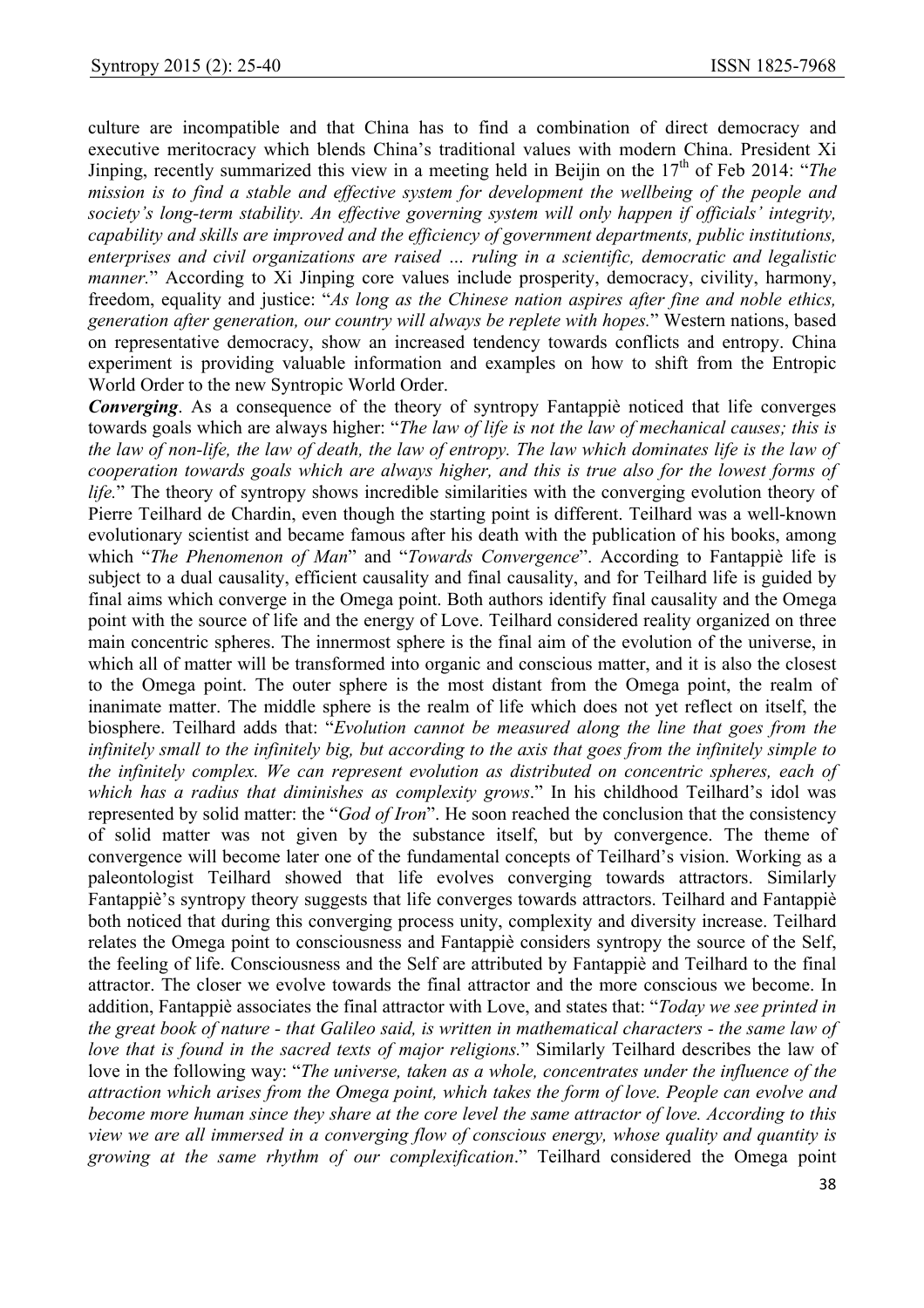symmetrical to the law of entropy: "*Reduced to its essence, the problem of life can be expressed as follows: once we admit the two major Laws of Energy Conservation and of Entropy (to which physics is limited), how can we add, without contradictions, a third universal law (which is expressed by biology) ... The situation is clarified when we consider at the basis of cosmology the existence of a second kind of entropy (or anti-entropy).*" Anti-entropy, or syntropy, would provide movement to the concentric spheres: "*The arrangement of reality according to three concentric spheres is static and does not reveal a movement. Similarly to the classification of stars which does not reveal the existence of the expansion of the universe. But, when we order reality according to the increase of complexity we see that the universe as a whole will evolve towards concentration. Converging forces increase complexification and lead to the Omega point.*" Concentration and convergence are the key concepts in Teilhard's vision of evolution: "*Viewed at the more essential level we see that the universe is a system of center-complexification. Evolution does not match, as Spencer would say, a transition from the homogeneous to the heterogeneous, but a transition from the heterogeneously dispersed to the unified and complex, even more clearly, the transition from a minimum to a maximum of center-complexification*." Teilhard sees consciousness as a universal property, a cosmological property of the universe which arises while converging towards unity and increasing complexity. "*Consciousness increases in proportion to the complexity of life. Consciousness is absolutely inaccessible to our means of observation at the small level of viruses, but it clearly appears at the maximum level of complexity of the human brain.*" Finally, Teilhard notes that: "*In order to solve the contradiction between inorganic matter and life it is naive to believe that we must sacrifice the one or the other. We just need to establish a structural relationship between these two opposite terms, which is likely to explain how to move from the one to the other*."

### **Final considerations**

This short paper wanted to describe the essential elements of a new Syntropic World Order. The transition from the current Entropic World Order is already on the way and the BRICS countries (Brazil, Russia, India, China and South Africa) are moving in this direction. In a Syntropic World Order wealth and prosperity will coincide with higher levels of syntropy. The goal will be to continuously increase syntropy and reduce entropy. New professions will be necessary which integrate economics, with psychology and sociology. Since money plays the same function in society as blood in the body of an individual a syntropic monetary system will require the circulation of money and combat accumulation. Public debt will disappear and taxes will be calculated directly by the State, thereby eliminating any possibility of litigation and any form of tax evasion. Bureaucracy will disappear and the tax drain will be under 10%. Registry offices will no longer be necessary since they will be replaced by the new system based on bio-electronic identification. When national currencies will coincide with the UDC supranational currency the reasons for international conflicts will disappear. Whatever is vital and syntropic (water, renewable energies, etc.) will replace gold and guarantee the new syntropic monetary system. As long as the international monetary system continues to be based on the USD, gold or petrol, humanity will be kept in a state of dependency and the transition towards environmentally friendly life styles will be undermined. Shifting to a syntropic monetary system will increase viable forms of consumption and production. This will reduce pollution and situations which are now endangering the health and survival of humanity. Local production of electricity by recycling biomass, wind or solar panels will become widespread. The sharp reduction in consumption of oil will lead to a drastic reduction in the green-house effect and a new minimalist life-style will enhance the interest of humanity for the